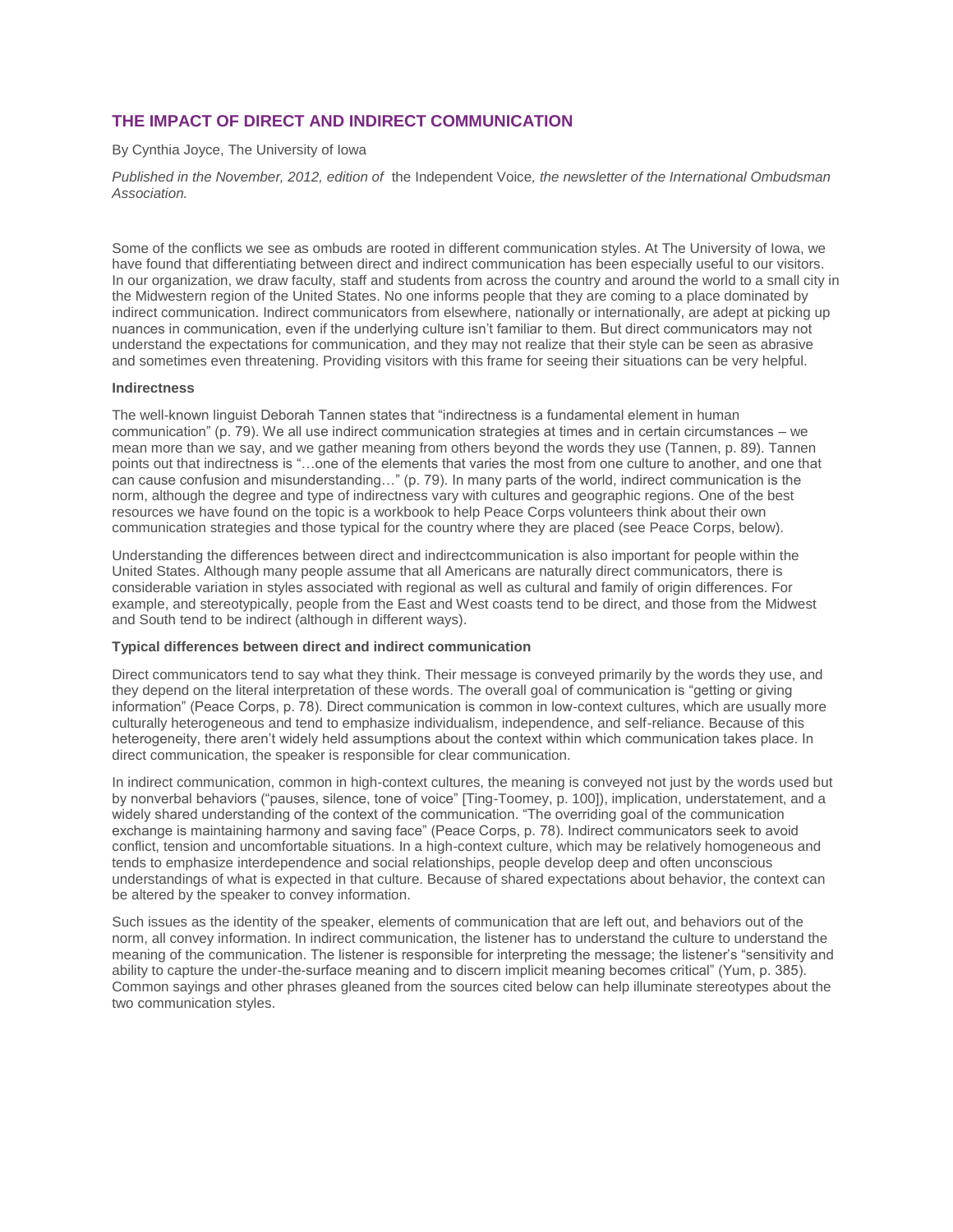| <b>Direct Communication</b>                                                                 | <b>Indirect Communication</b>                                                                                 |
|---------------------------------------------------------------------------------------------|---------------------------------------------------------------------------------------------------------------|
| Tell it like it is. The facts speak for themselves.                                         | If you don't have anything nice to say, don't say anything.<br>Tell someone what you think they want to hear. |
| The squeaky wheel gets the grease.                                                          | The nail that sticks out gets hammered back in.                                                               |
| Honesty is the best policy.                                                                 | Being polite is more important than being honest.                                                             |
| It's okay to say no.                                                                        | Avoid saying no; say "maybe" or "possibly," even if you<br>mean "no."                                         |
| The truth is more important than sparing someone's<br>feelings. Don't beat around the bush. | If the truth might hurt, soften it.                                                                           |
| Say what you mean and mean what you say.                                                    | Read between the lines.                                                                                       |
| Take communication at face value.                                                           | Handle communication to save face.                                                                            |
| Time is money. Get to the point.                                                            | Small talk before business is important.                                                                      |
| It's okay to disagree with your boss at a meeting.                                          | Criticism of others, especially people with more authority,<br>should be unspoken or careful and veiled.      |

Especially in the United States, criticism of indirect communication is common. Tannen points out a pervasive "distrust of indirectness" (p. 102), saying that "many Americans find it self-evident that directness is logical and aligned with power whereas indirectness is akin to dishonesty and reflects subservience" (Tannen, p. 85). Direct communicators "expect and respect honesty and bluntness" and can experience indirect speakers as passive aggressive, manipulative, "weak, deceptive and vague" (Griffith), "insincere and untrustworthy" (Ting-Toomey, p. 104). In addition, in the U.S., "the burden [of effective communication] seems to rest on those who are indirect" (Tannen, p. 102); it is seen as the responsibility of the indirect communicator to convey information, rather than the responsibility of the listener to understand it.

Just as direct communicators have issues with indirect communicators, "…those who expect indirectness will be offended by talk in any other mode" (Tannen, pp. 99-100). Direct communicators may be perceived as inappropriate and rude, which can lead to interpersonal tension, damaged reputations, perceptions of poor performance, and other problems. Fundamentally, direct communicators don't understand how indirectness works and don't understand what they're missing. "…It is virtually impossible for a direct person to fully understand the complexity of indirectness until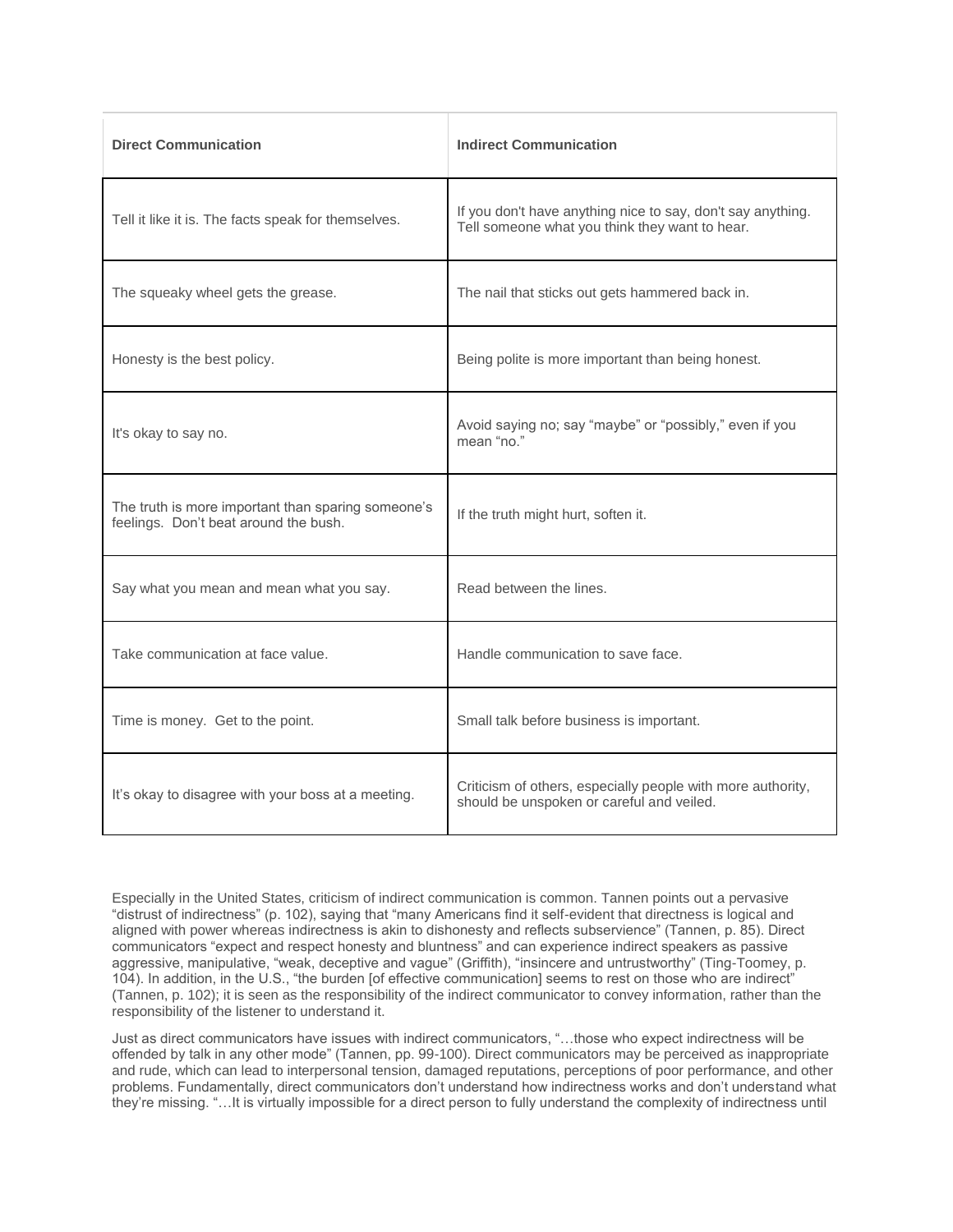we've been immersed in it" (Anamaria). Direct communicators often miss "nuances and subtleties" (Ting-Toomey, p. 101), such as how criticism is expressed. As a result, direct communicators can be frustrated and confused in an indirect environment: they may know that something isn't working, but they don't know what they're doing that might be wrong, and, because they're surrounded by indirect communicators, no one will tell them directly what they're doing wrong.

Despite these negative views of each communication strategy, Tannen states that nothing is wrong with being direct or indirect. Both strategies have advantages. The problem occurs when there are differences in strategies or different expectations about the use of a strategy in a particular situation.

#### **Suggestions for direct and indirect communicators**

Tannen points out that flexibility and mutual respect are key to dealing with differences in communication styles. Griffith and Ting-Toomey go further and offer some specific suggestions for direct communicators when communicating with indirect communicators:

- Avoid blunt comments.
- Remember that avoiding insults may be seen as more important than providing honest feedback.

• Pay attention to nonverbal behaviors. In particular, a discrepancy between nonverbal behaviors and the words used by an indirect speaker can indicate that the words aren't accurate.

• Recognize that, for indirect communicators, it's "always easier to agree than to disagree" (Ting-Toomey, p. 106).

• Use open-ended, non-leading questions.

• Avoid phrasing a question so that the answer may be perceived as insulting to someone (for example, may be seen as criticizing someone).

Tips for indirect speakers when communicating with direct speakers include:

- Recognize that your subtle messages may not be perceived in the way you expect or may not be perceived at all.
- Accept that direct communicators respect direct speech.

### **Why does this matter to ombuds?**

Understanding direct and indirect communication is one more tool for ombuds to use as we interact with visitors. In our office, when we believe that different communication strategies might be part of the problem, we explain direct and indirect communication to our visitors. Usually, but not always, the problem is that a direct communicator doesn't recognize the indirect nature of our environment and doesn't see the impact of his/her communication style on others. Visitors in this situation often experience a sense of relief when given a way to think about their situation. Sometimes visitors realize that this environment isn't going to work for them, and they decide to leave; sometimes visitors can adapt their styles when given this feedback and become effective within an indirect communication environment.

*Do you have new ways of working with visitors that you would be willing to share? Please contact me at [Cynthia](mailto:Cynthia-joyce@uiowa.edu)[joyce@uiowa.edu](mailto:Cynthia-joyce@uiowa.edu) with any and all ideas.*

### *References*

Anamaria, "Indirect-direct communication styles." [http://culturallyteaching.com/2010/02/17/indirect-direct](http://culturallyteaching.com/2010/02/17/indirect-direct-communication-styles/)[communication-styles/](http://culturallyteaching.com/2010/02/17/indirect-direct-communication-styles/) Accessed 9/5/12.

Griffith, Sarah. "Intercultural business communication: Direct and indirect communication." http://sarahgriffith.hubpages.com/hub/Intercultural-Communication-The-difference-between-Direct-and-Indirect-Communication Accessed 9/5/12.

Hammer, Mitchell R. Intercultural Conflict Style Inventor[yhttp://culturallyteaching.com/2010/02/17/indirect-direct](http://culturallyteaching.com/2010/02/17/indirect-direct-communication-styles/)[communication-styles/.](http://culturallyteaching.com/2010/02/17/indirect-direct-communication-styles/) [www.hammerconsulting.org.](http://www.hammerconsulting.org/)

Peace Corps, Culture Matters: The Peace Corps Cross-Cultural Workshop[.http://wws.peacecorps.gov/wws/publications/culture/pdf/workbook.pdf](http://wws.peacecorps.gov/wws/publications/culture/pdf/workbook.pdf) Accessed 9/5/12.

Tannen, Deborah. Talking from 9 to 5. New York: William Morrow and Company, Inc., 1994.

Ting-Toomey, Stella. Communicating Across Cultures. New York: The Guilford Press, 1999.